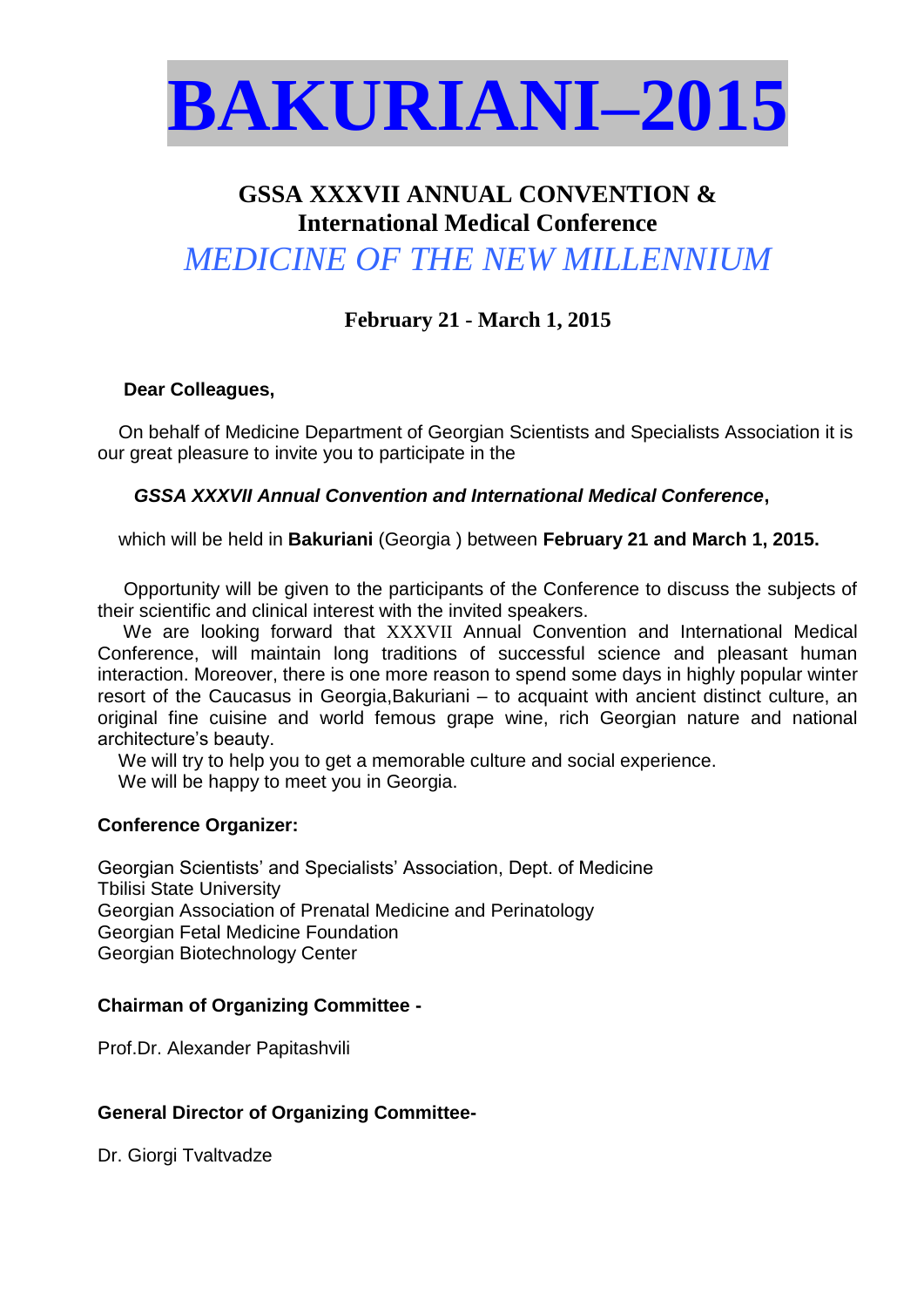#### **Scientific Programme – the main topics:**

 *Advanced Technologies in Medicine Human Reproductology Perinatology and Prenatal Medicine Ultrasound in Medicine Pharmacotherapy Endoscopic Surgery Cardiovascular Diseases and Intravascular Surgery Pediatric Surgery Neonatal Resuscitation Medical Ecology Computers in Medicine Others*

If you are interested in attending the

#### *GSSA XXXVII Annual Convention and International Medical Conference*

please contact us and send us your full information by fax, E-mail or express post mail.

| Name<br><u> 1980 - Jan Barbara, masonari masonari mengang pada 1990 - pada 2001. Sebagai perbedapan pada 2001 - pada 200</u> |                                 |  |
|------------------------------------------------------------------------------------------------------------------------------|---------------------------------|--|
| Title______________________                                                                                                  |                                 |  |
| Affilation___________________________________                                                                                |                                 |  |
| Address____                                                                                                                  |                                 |  |
|                                                                                                                              | <b>ZIP Code</b>                 |  |
| Country________________________                                                                                              | phone__________________________ |  |
| E-mail                                                                                                                       |                                 |  |

We will send you as soon as possible the needed information for manage a trip in Georgia.

#### **Registration Fees**

|                              | Before February 10, 2015 | After February, 10 2015 |
|------------------------------|--------------------------|-------------------------|
| Participant- GSSA Member     | \$150                    | \$200                   |
| Participant-None GSSA Member | \$200                    | \$250                   |
| Students and residents       | \$100                    | \$150                   |
| Accompanying person          | \$100                    | \$150                   |
| Company and hospital         | \$1000                   | \$1000                  |

**Organizing Committee invites Pharmaceutical (and others) Companies to take part in Meeting as a sponsors**.

| Gold Sponsoring participation for the full time of Conference    | \$5000 |
|------------------------------------------------------------------|--------|
| General Sponsoring participation for the full time of Conference | \$2000 |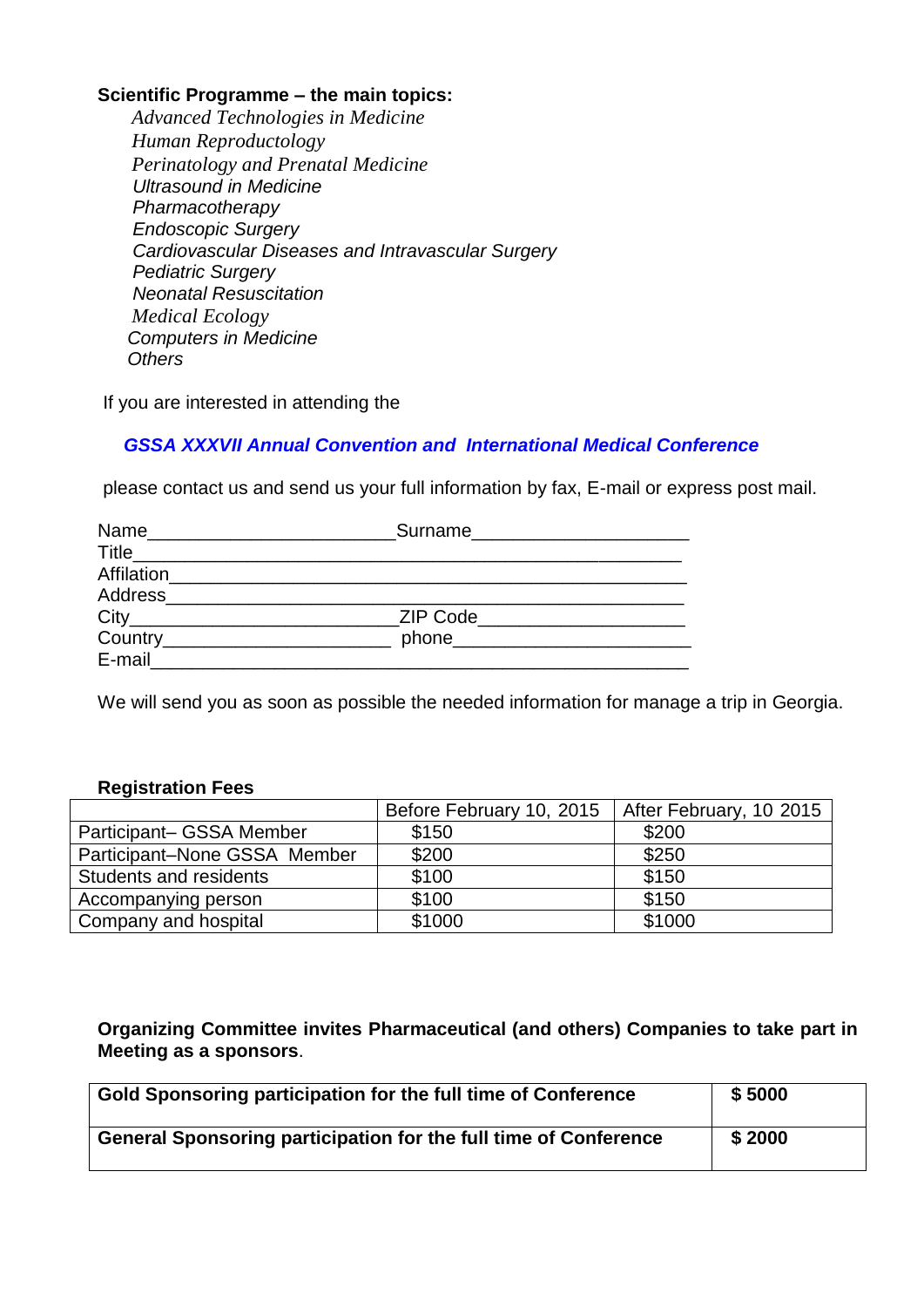**For accommodation we propose in Bakuriani the rooms (special price for Conference participants**)**:** 

**1.** *Hotel PREMIER PALACE 4\* (* **[www.premierpalace.ge](http://www.premierpalace.ge/) )**

| Apartment (2 rooms, TV, Satellite, condition,<br>bath, breakfast, lunch, dinner) | \$220 per day/night |
|----------------------------------------------------------------------------------|---------------------|
| Single/Double room (TV, Satellite, bath,                                         | \$160 per day/night |
| breakfast, lunch, dinner) -                                                      |                     |
| Triple room (TV, Satellite, bath, breakfast,                                     | \$180 per day/night |
| $lunch, dinner) -$                                                               |                     |
| 2. Hotel TBILISI 3* (www.info-tbilisi.com/travel/bakurianihotels/tbilisi/)       |                     |
| Apartment (2 rooms, TV, Satellite,                                               | \$180 per day/night |
| condition, bath, breakfast, lunch, dinner)                                       |                     |
| Single/Double room (TV, Satellite, bath,                                         | \$120 per day/night |
| breakfast, lunch, dinner) -                                                      |                     |
| Triple room (TV, Satellite, bath, breakfast,                                     | \$100 per day/night |
| lunch, dinner) –                                                                 |                     |

Payment by bank transfer.

Transfer details: **FOR BANK TRANSFER PLEASE USE THE FOLLOWING BANK REQUISITES:**

Account with Institution:

**Bank of Georgia, SWIFT: BAGAGE22** 

**3, Pushkin Street, 0105 Tbilisi, Georgia**

**Beneficiary: Georgian Association of Prenatal Medicine and Perinatology**

**Account: # GE26BG0000000344342000 USD** .

#### **Organizing Committee**

Please contact – Secretariat:

48,Rustaveli Ave, Tbilisi, 0103, Georgia

Phone: (+995 599) 55 43 51 Phone/Fax: (+995 32) 222 36 69 email: ampsmpge@hotmail.com

#### **www.medcongress.ge**

**--------------------------------------------------------------------------------------------------------------------------** 

**Georgia** is a country with a rich history. In antique myths it was known as the country of "the golden fleece", Argonauts and the refuge of the rebellious Prometheus. As long as ten centuries B.C. an intense trade was held on the territory of Georgia. Finickier traders penetrated here on their ships from the Mediterranean. A century later the Greeks appeared, who learnt the skill of ore smelting from the native inhabitants.

 The nature of the country is unparalleled- humid subtropics of the Black Sea coast, diversity and wealth of mountain forests, rich pastures of the Alpine zone, curative mineral springs. People come to Georgia for treatment, for rest and traveling. Those, who visit it, may observe the pictures of all seasons in several days: ice-capped mountain peaks, new grass, just beginning to shoot on foothills, a hot summer among evergreen palm-trees.

 Georgia is rightfully considered an original fine cuisine and ancient motherland of grape wine. Viticulture is cultivated in most of its countryside regions. Thick, resinous, pomegranate -- red and golden-amber colored wines of Kakheti, light, crystal, sparkling wines of West Georgia, champagne and branded cognacs are world famous.